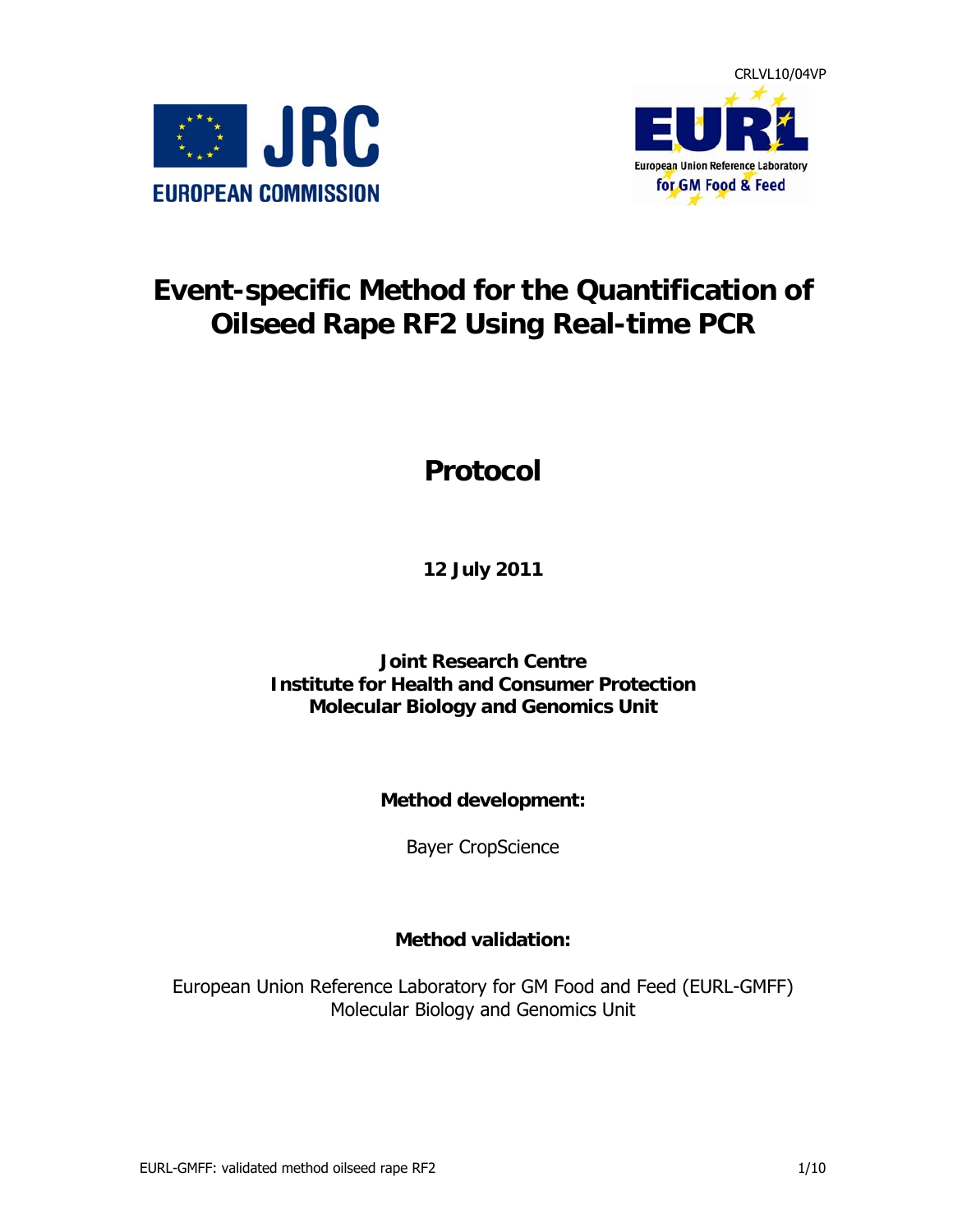CRLVL10/04VP

Drafted by G. Pinski (Technical support officer)

 $\bar{r}$ 

Report review 1) L. Bonfini

2) M. Querci

Scientific and technical approval M. Mazzara (scientific officer)

Compliance to EURL Quality System S. Cordeil (quality manager)

Authorisation to publish G. Van den Eede (head of MBG Unit)

#### **Address of contact laboratory:**

European Commission, Joint Research Centre (JRC) Institute for Health and Consumer Protection (IHCP) Molecular Biology and Genomics Unit European Union Reference Laboratory for GM Food and Feed Via E. Fermi 2749, I-21027 Ispra (VA) - Italy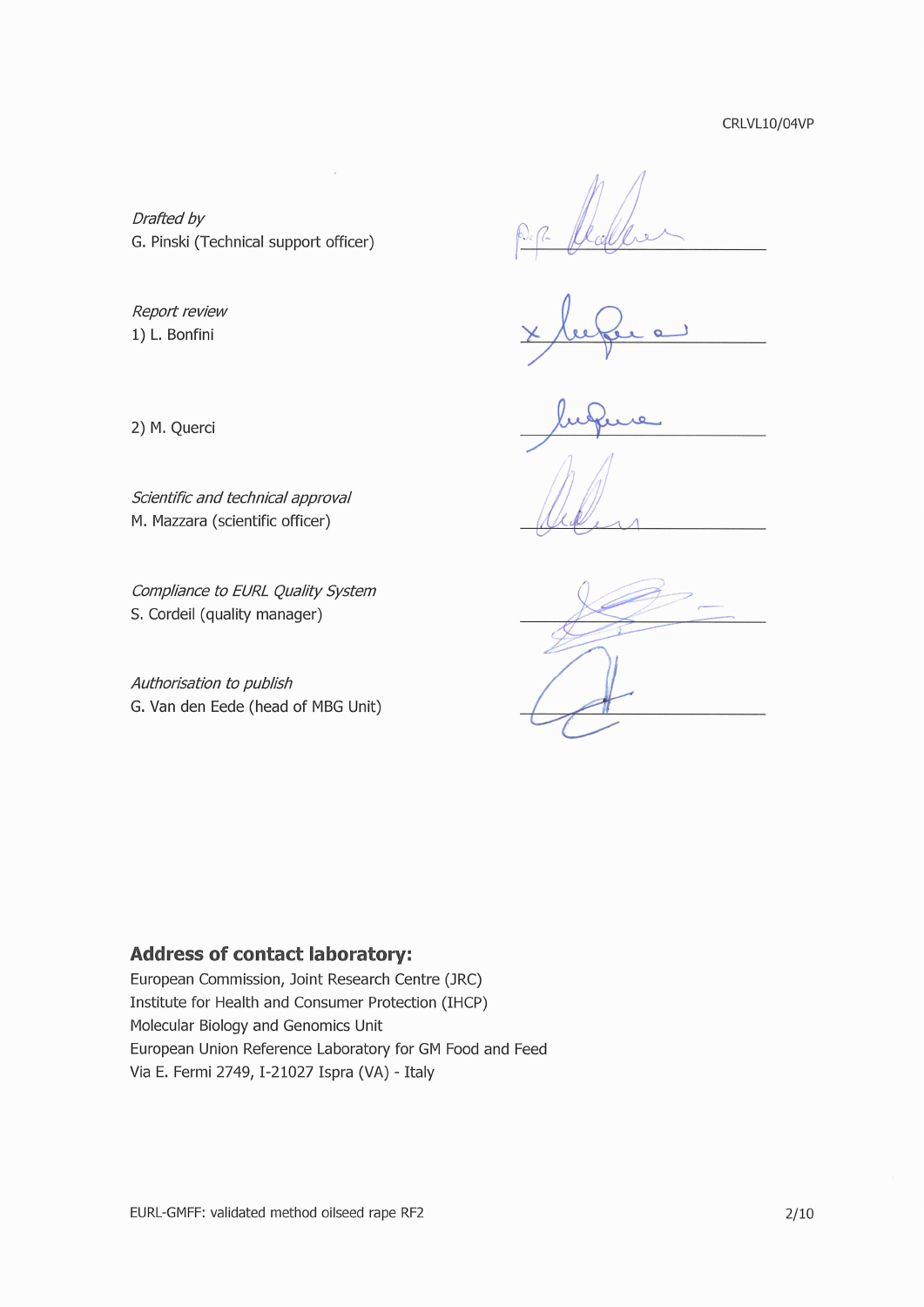# **Content**

| 3.1 |  |  |  |  |  |
|-----|--|--|--|--|--|
| 3.2 |  |  |  |  |  |
|     |  |  |  |  |  |
|     |  |  |  |  |  |
|     |  |  |  |  |  |
| 3.3 |  |  |  |  |  |
| 3.4 |  |  |  |  |  |
|     |  |  |  |  |  |
| 4.1 |  |  |  |  |  |
| 4.2 |  |  |  |  |  |
| 4.3 |  |  |  |  |  |
|     |  |  |  |  |  |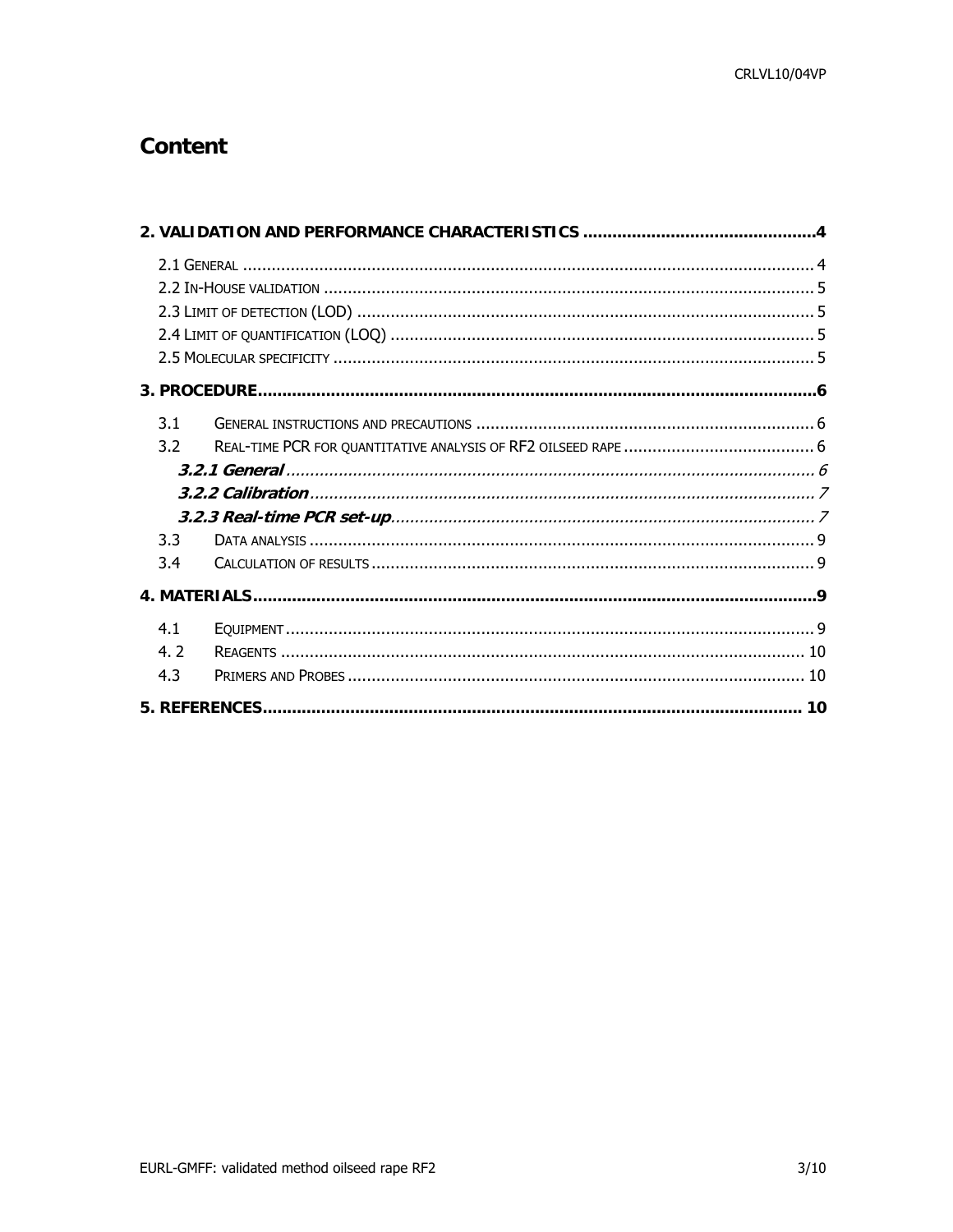## <span id="page-3-0"></span>**1. General information and summary of the methodology**

This protocol describes an event-specific real-time quantitative TaqMan<sup>®</sup> PCR procedure for the determination of the relative content of RF2 DNA to total oilseed rape (OSR) DNA in a sample.

The PCR assay was optimised for the use in real-time PCR instruments for plastic reaction vessels. Glass capillaries are not recommended for the buffer composition described in this method.

Template DNA extracted by means of suitable methods should be tested for quality and quantity prior to use in the PCR assay. Tests for the presence of PCR inhibitors (e.g. monitor run of diluted series, use of DNA spikes) are recommended.

The TaqMan® real-time PCR method has been developed to determine the amount of DNA of the RF2 event relative to oilseed rape (OSR) DNA present in a sample. The real-time PCR method was optimised for use in an ABI Prism<sup>®</sup> 7700 sequence detection system. Other systems may be used, but thermal cycling conditions must be verified.

For specific detection of event RF2 genomic DNA, a 104 bp fragment of the region of integration of the insert into the plant genome (located at the 5' flanking region) is amplified using specific primers. PCR products are measured at each cycle (real-time) by means of a target-specific oligonucleotide probe labelled with two fluorescent dyes: FAM (6-carboxyfluorescein) as a reporter dye at its 5′ end and TAMRA (carboxytetramethylrhodamine) as a quencher dye at its 3′ end.

For the relative quantification of event RF2 DNA, an oilseed rape specific reference system amplifies a 101 bp fragment of the *cruciferin A* gene ( $cruA$ ), an oilseed rape endogenous gene, using specific primers and a *cruA* specific probe labelled with VIC and TAMRA as described above.

The measured fluorescence signal passes a threshold value after a certain number of cycles. This threshold cycle is called the "Ct" value. For quantification of the amount of event RF2 DNA in a test sample, the normalised ΔCt values of the calibration samples are used to calculate, by linear regression, a standard curve ΔCt-formula. The normalised ΔCt values of the unknown samples are measured and, by means of the regression formula, the relative amount of RF2 event DNA is estimated.

# **2. Validation and performance characteristics**

#### **2.1 General**

The method was optimised for suitable DNA extracted from oilseed rape seeds, grains or leaves.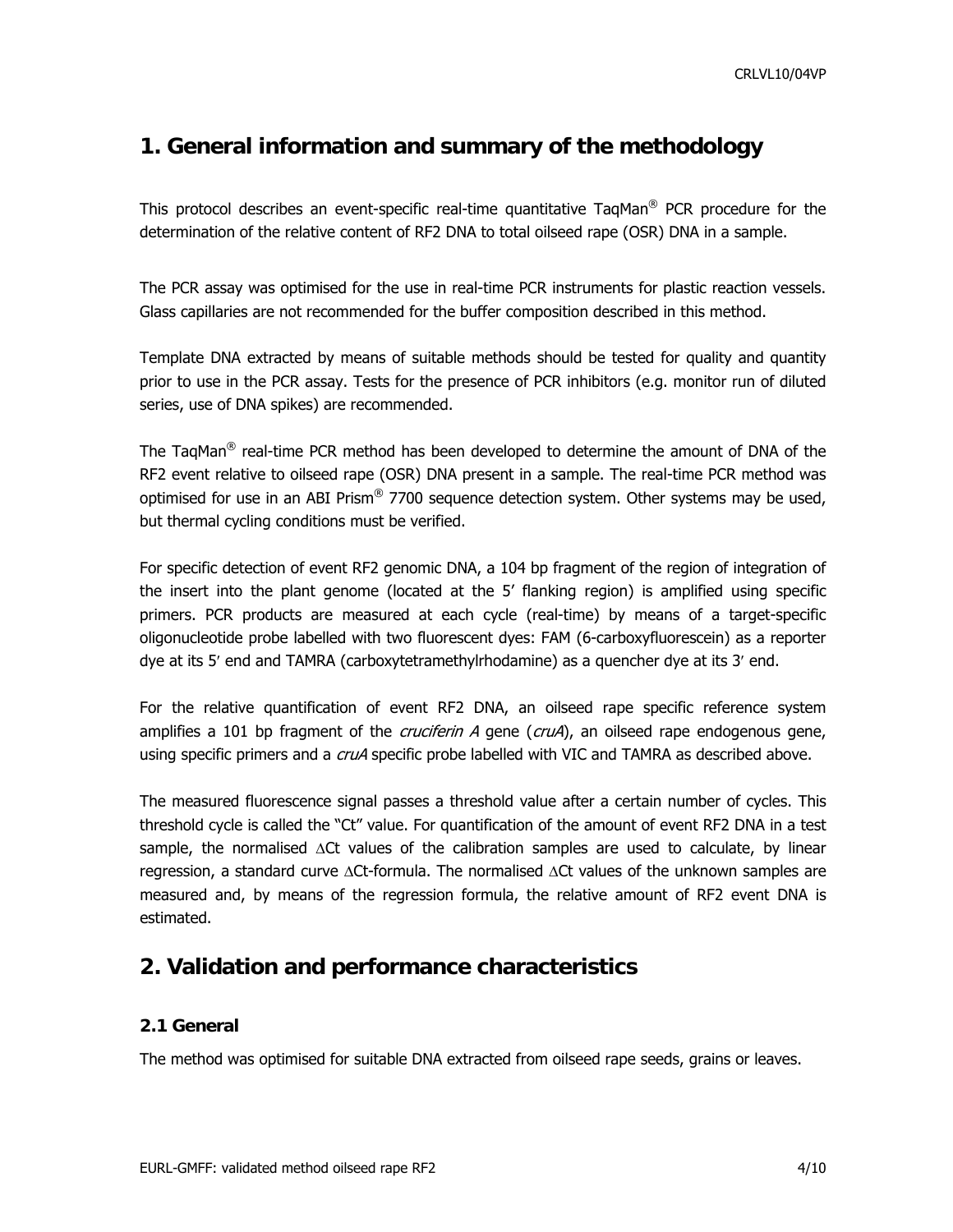<span id="page-4-0"></span>The repeatability and trueness of the method were tested through an in-house validation study using DNA samples at different GM content.

#### **2.2 In-House validation**

The method was in-house validated by the EURL-GMFF. The study was undertaken performing eight real-time PCR runs on ABI 7900HT and eight runs on ABI Prism<sup>®</sup> 7700.

The samples contained RF2 oilseed rape genomic DNA at five GM contents, ranging from 0.15% to 3.30%.

Each test sample was analysed twice by PCR in triplicate. The two replicates of each GM level (six wells) were analysed on the same PCR plate.

A detailed validation report can be found at <http://gmo-crl.jrc.ec.europa.eu/statusofdoss.htm>

#### **2.3 Limit of detection (LOD)**

According to the method developer, the relative LOD of the method is  $\leq 0.045\%$  in 200 ng of total oilseed rape DNA. The relative LOD was not assessed in the in-house validation. The lowest relative GM content included in the study was 0.15%.

#### **2.4 Limit of quantification (LOQ)**

According to the method developer, the relative LOQ of the method is  $\leq 0.09\%$  in 200 ng of total oilseed rape DNA. The lowest relative GM content of the target sequence included in the in-house validation was 0.15%.

#### **2.5 Molecular specificity**

According to the method developer, the method exploits a unique DNA sequence of the recombination region between the insert and the plant genome. The sequence is specific to RF2 event and thus imparts event-specificity to the method.

The specificity of the event-specific assay was tested in duplicated end-point PCRs against DNA extracted from plant materials containing: rice LLRICE62; oilseed rape MS1, MS8, RF1, RF2, RF3, Topas 19/2, T45; soybean A2704-12 and GTS 40-3-2; cotton LLCotton25; maize MON810, Bt11, Bt176, GA21, NK603, CBH351 and T25.

None of the GM lines tested, except the positive control RF2, yielded detectable amplicons in duplicate experiments.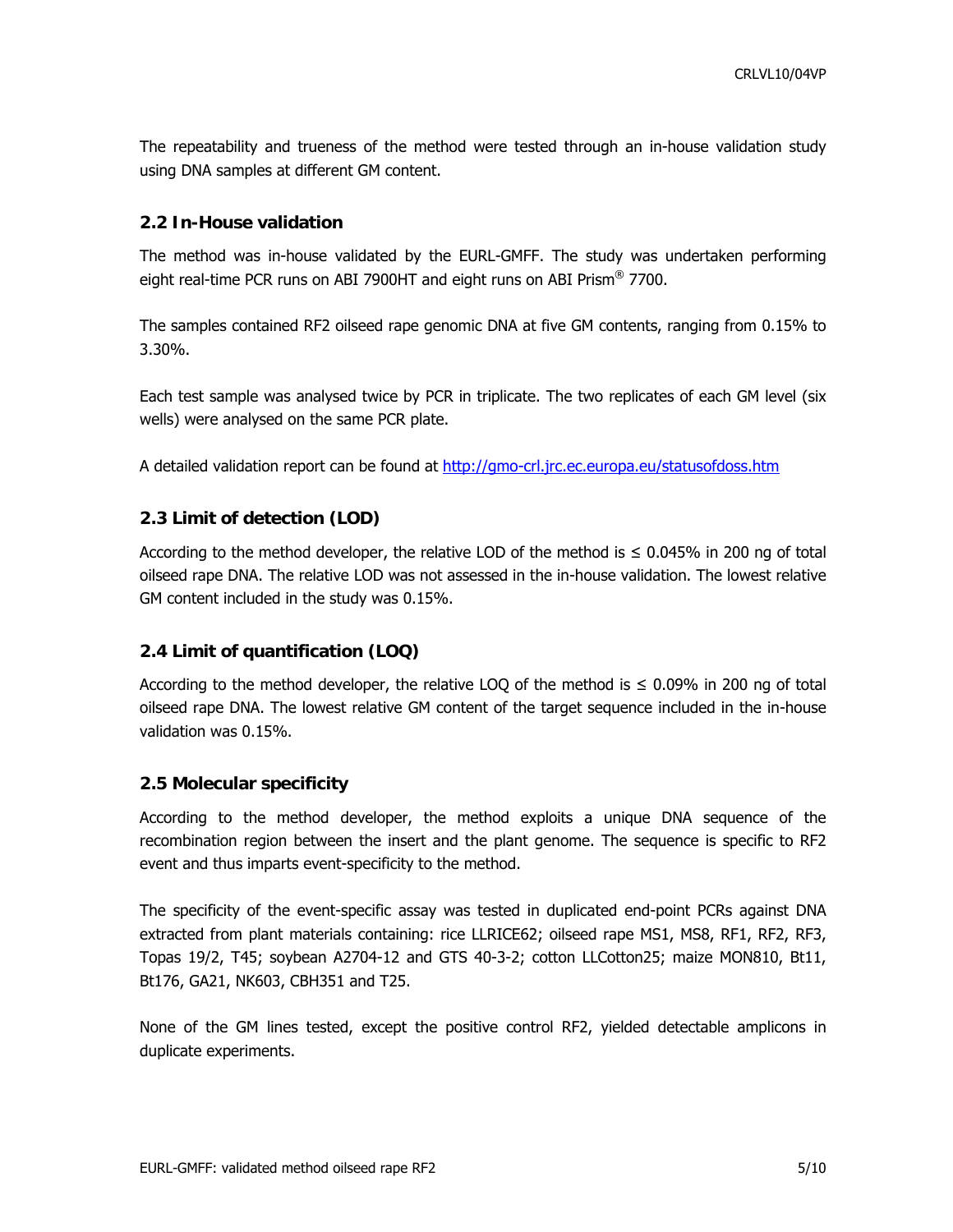### <span id="page-5-0"></span>**3. Procedure**

#### **3.1 General instructions and precautions**

- The procedures require experience working under sterile conditions.
- Laboratory organisation, e.g. "flow direction" during PCR-setup, should follow international guidelines, e.g. ISO 24276:2006.
- PCR-reagents should be stored and handled in a separate room where no nucleic acids (with exception of PCR primers or probes) or DNA degrading or modifying enzymes have been handled previously. All handling of PCR reagents and controls requires dedicated equipment, especially pipettes.
- All the equipment used should be sterilised prior to use and any residue of DNA should be removed. All material used (e.g. vials, containers, pipette tips, etc.) should be suitable for PCR and molecular biology applications; it should be DNase-free, DNA-free, sterile and unable to adsorb protein or DNA.
- Filter pipette tips protected against aerosol should be used.
- Powder-free gloves should be used and changed frequently.
- Laboratory benches and equipment should be cleaned periodically with 10% sodium hypochloride solution (bleach).
- Pipettes should be checked regularly for precision and calibrated, if necessary.
- All handling steps unless specified otherwise should be carried out at  $0 4$  °C.
- In order to avoid repeated freeze/thaw cycles aliquots should be prepared.

#### **3.2 Real-time PCR for quantitative analysis of RF2 oilseed rape**

#### **3.2.1 General**

The PCR set-up for the taxon specific target sequence  $(cruA)$  and for the GMO (RF2 event) target sequence is carried out in separate vials. Multiplex PCR (using differential fluorescent labels for the probes) has not been tested or validated.

The use of maximum 200 ng of template DNA per reaction well is recommended.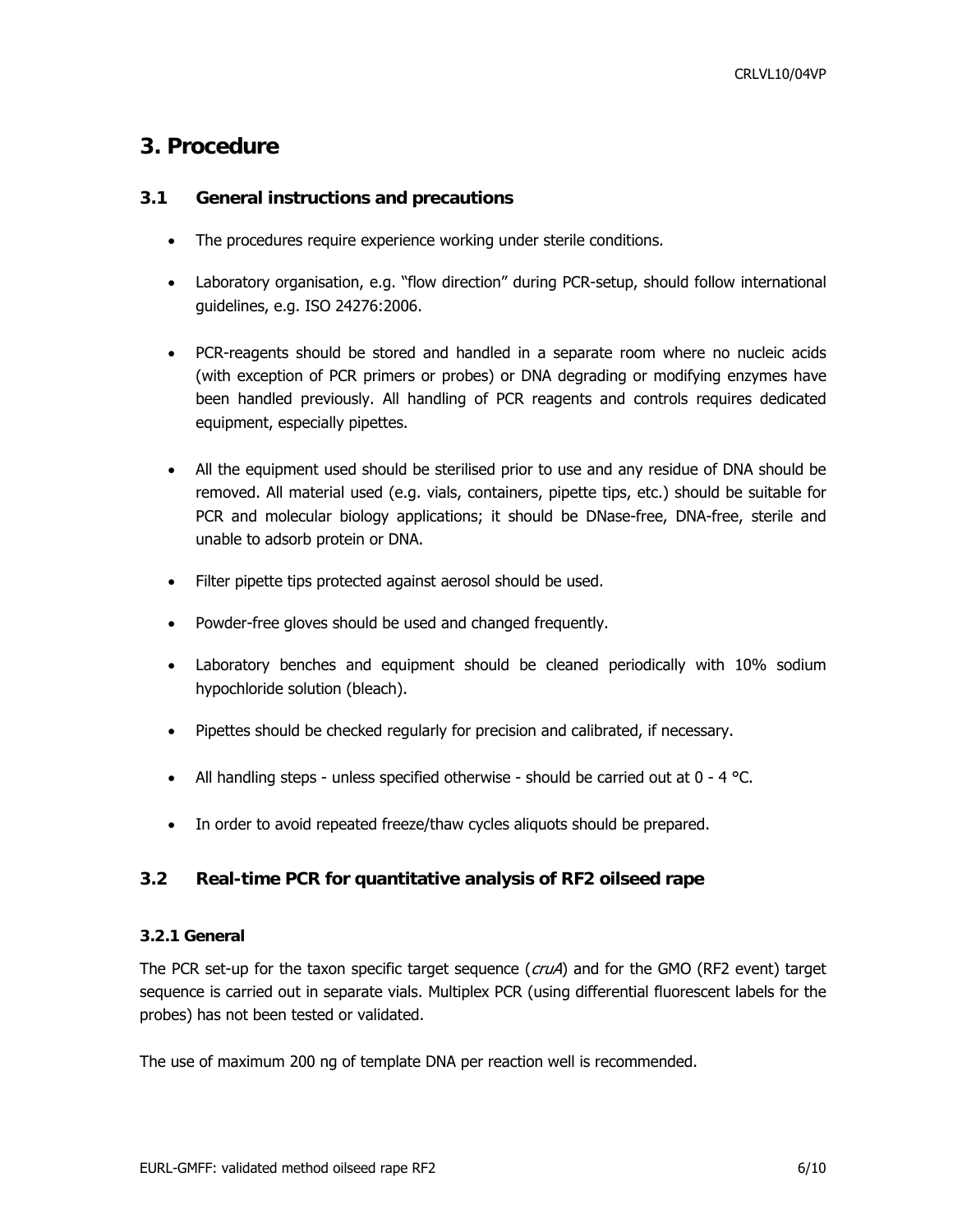<span id="page-6-0"></span>The method is developed for a total volume of 25 µL per reaction mixture with the reagents as listed in Table 1 and Table 2.

#### **3.2.2 Calibration**

The calibration curve consists of five samples containing various percentages of RF2 DNA in a total amount of 200 ng oilseed rape DNA (5 μL per reaction well at 40 ng/μL). The GM content of the standard samples ranges from 3.60% to 0.09% (GM% calculated assuming the 1C value for oilseed rape genome as  $1.15$  pg $)^{(1)}$ .

A calibration curve is produced by plotting the ΔCt values of calibration samples against the logarithm of the respective GM % contents; the slope (a) and the intercept (b) of the calibration curve  $(y = ax + b)$  are then used to calculate the mean GM % content of the blind samples based on their normalized ∆Ct values.

#### **3.2.3 Real-time PCR set-up**

- 1. Thaw, mix gently and centrifuge the required amount of components needed for the run. **Keep thawed reagents at 1-4°C on ice**.
- 2. To prepare the amplification the amplification reaction mixtures add following components (Tables 1 and 2) in two reaction tubes (one for RF2 assay and one for the *cruA* assay) on ice in the order mentioned below (except DNA).

| Table 1. Amplification reaction mixture in the final volume/concentration per reaction well for cruA |  |  |  |  |  |  |  |  |  |  |
|------------------------------------------------------------------------------------------------------|--|--|--|--|--|--|--|--|--|--|
|------------------------------------------------------------------------------------------------------|--|--|--|--|--|--|--|--|--|--|

| Component                                         |              | <b>Final concentration</b> | µL/reaction |  |
|---------------------------------------------------|--------------|----------------------------|-------------|--|
| TaqMan <sup>®</sup> Universal PCR Master Mix (2x) |              | 1x                         | 12.5        |  |
| MDB510- F primer                                  | $(10 \mu M)$ | 200 nM                     | 0.50        |  |
| $MDB511 - R$ primer                               | $(10 \mu M)$ | 200 nM                     | 0.50        |  |
| TM003 TagMan <sup>®</sup> probe $(10 \mu M)$      |              | 200 nM                     | 0.50        |  |
| Nuclease free water                               |              | #                          | 6.00        |  |
| Template DNA (max 200 ng)                         |              | #                          | 5.          |  |
| Total reaction volume:                            |              |                            | 25          |  |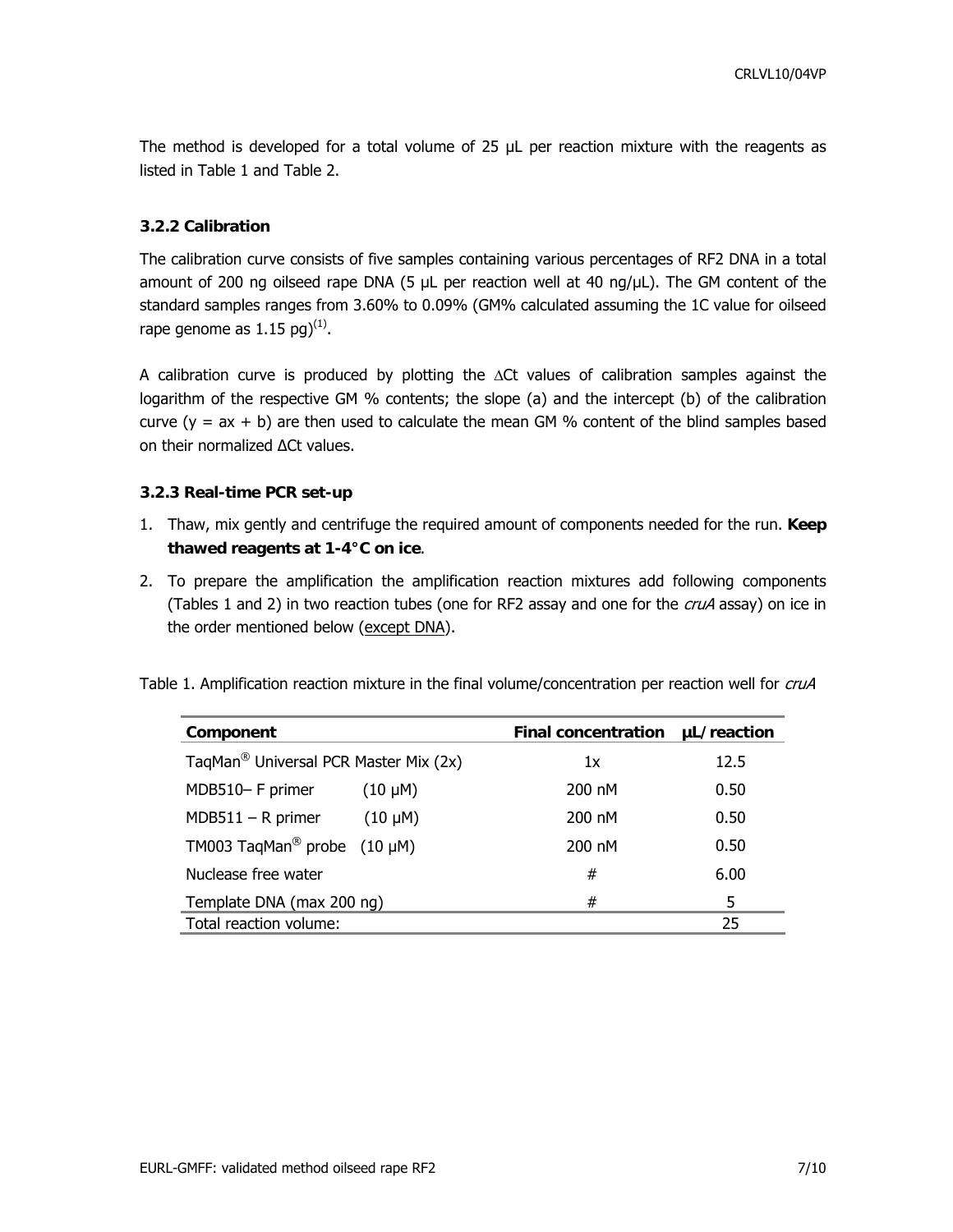| Component                                         |              | <b>Final concentration</b> | uL/reaction |  |
|---------------------------------------------------|--------------|----------------------------|-------------|--|
| TaqMan <sup>®</sup> Universal PCR Master Mix (2x) |              | 1x                         | 12.5        |  |
| MDB207 -F primer                                  | $(10 \mu M)$ | 400 nM                     | 1.00        |  |
| KVM171-R primer                                   | $(10 \mu M)$ | 400 nM                     | 1.00        |  |
| TM024 TaqMan <sup>®</sup> probe $(10 \mu M)$      |              | 200 nM                     | 0.50        |  |
| Nuclease free water                               |              | #                          | 5           |  |
| Template DNA (max 200 ng)                         |              | #                          | 5           |  |
| Total reaction volume:                            |              |                            | 25          |  |

Table 2. Amplification reaction mixture in the final volume/concentration per reaction well for RF2

- 3. Mix gently and centrifuge briefly.
- 4. Prepare two reaction tubes (one for the RF2 and one for the cruA master mixes) for each DNA sample to be tested (standard curve samples, unknown samples and control samples).
- 5. Add to each reaction tube the correct amount of master mix (e.g. 20  $\mu$ L x 3 = 60  $\mu$ L master mix for three PCR repetitions). Add to each tube the correct amount of DNA (e.g. 5  $\mu$ L x 3 = 15 µL DNA for three PCR repetitions). Vortex each tubes for approx. 10 sec. This step is mandatory to reduce to a minimum the variability among the repetitions of each sample.
- 6. Spin down the tubes in a microcentrifuge. Aliquot 25  $\mu$ L in each well. Seal the reaction plate with optical cover or optical caps. Centrifuge the plate at low speed (e.g. approximately 250 x  $q$ for 1 minute at 4 °C to room temperature) to spin down the reaction mixture.
- 7. Place the plate into the instrument.
- 8. Run the PCR with cycling conditions described in Table 3.

| <b>Step</b>              | <b>Stage</b>         |                          | T°C   | Time<br>(sec) | <b>Acquisition</b> | <b>Cycles</b> |
|--------------------------|----------------------|--------------------------|-------|---------------|--------------------|---------------|
| 1                        | <b>UNG</b>           |                          | 50 °C | 120           | No                 |               |
| $\overline{\phantom{a}}$ | Initial denaturation |                          | 95 °C | 600           | No                 |               |
|                          |                      | Denaturation             | 95 °C | 15            | No                 |               |
| 3                        | Amplification        | Annealing &<br>Extension | 60 °C | 60            | Yes                | 45            |

Table 3. Cycling program for oilseed rape RF2/cruA assays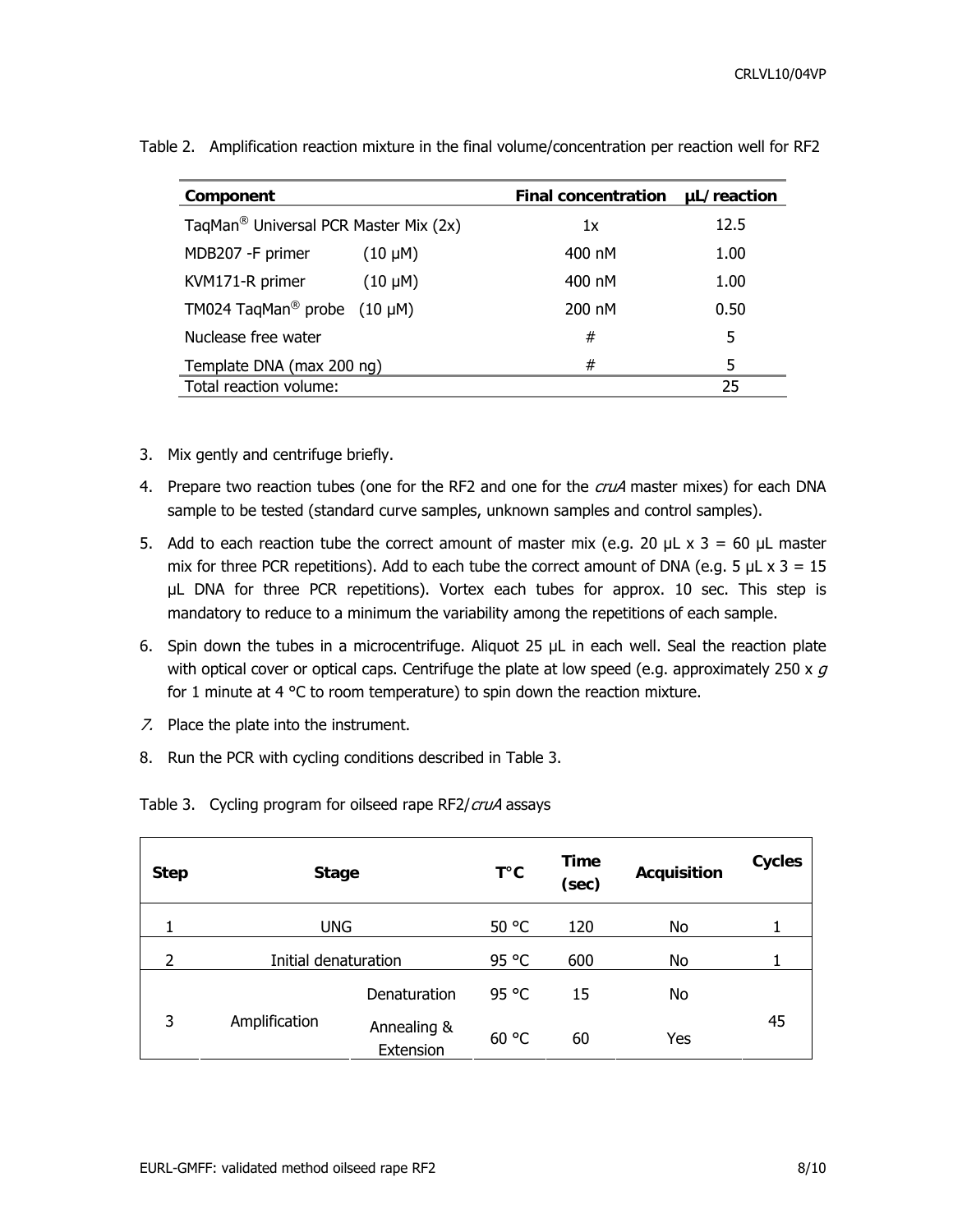#### <span id="page-8-0"></span>**3.3 Data analysis**

After the real-time PCR, analyse the run following the procedure below:

a) Set the threshold: display the amplification curves of one assay (e.g. RF2) in logarithmic mode. Locate the threshold line in the area where the amplification profiles are parallel (exponential phase of PCR) and where there is no "fork effect" between repetitions of the same sample. Press the "update (or apply)" button to ensure changes affect Ct values. Switch to the linear view mode by clicking on the Y axis of the amplification plot, and check that the threshold previously set falls within the geometric phase of the curves.

b) Set the baseline: determine the cycle number at which the threshold line crosses the first amplification curve and set the baseline three cycles before that value (e.g. earliest  $Ct = 25$ , set the baseline crossing at  $Ct = 25 - 3 = 22$ ).

c) Save the settings.

d) Repeat the procedure described in a) and b) on the amplification plots of the other system (e.g. cruA assay).

e) Save the settings and export all the data into an Excel file for further calculations.

#### **3.4 Calculation of results**

After having defined a threshold value within the logarithmic phase of amplification as described above, the instrument's software calculates the Ct value for each reaction.

The standard  $\Delta$ Ct curve is generated by plotting the  $\Delta$ Ct values measured for the calibration points against the logarithm of the GM% content, and by fitting a linear regression line into these data.

Thereafter, the standard  $\Delta$ Ct curve regression formula is used to estimate the relative amount (%) of RF2 event in the unknown samples of DNA.

### **4. Materials**

#### **4.1 Equipment**

- Real-time PCR instrument for plastic reaction vessels (glass capillaries are not recommended for the described buffer composition)
- Plastic reaction vessels suitable for real-time PCR instrument (enabling undisturbed fluorescence detection)
- Software for run analysis (mostly integrated in the software of the real-time PCR instrument)
- Microcentrifuge